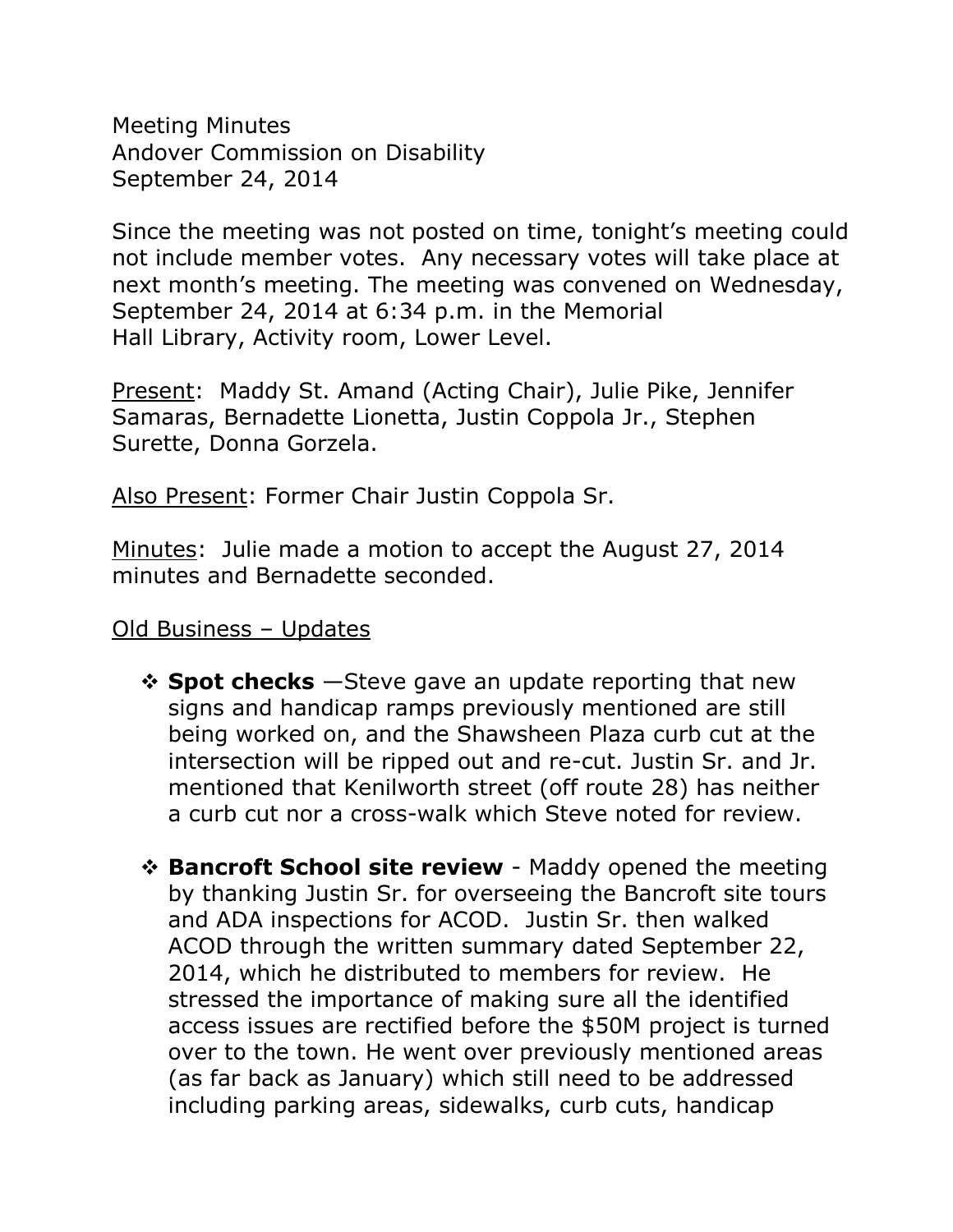equipment in playgrounds, and access to playing fields which need to be completed. He also reiterated the need to address protrusions into the path of travel of people with disabilities such as water bubblers, defibrillators, and the audio visual box in the platform access section detailed in the report.

 **Fingerprinting requirement legislation** – Maddy noted that at the last meeting, Julie reported on a Townsman article which proposed that new legislation would require the caretakers, as well as family and friends of people caring for or visiting individuals with developmental disabilities, to be finger printed if the person requiring care was under 22 years of age. The finger-printing also costs the person being finger-printed \$45.

In order to clarify the intent of the law, Maddy attempted to reach Barbara L'Italien and ended up speaking to her aide about the article. The aide confirmed that the law was passed and is now in its regulatory phase -- which means the public is welcome to comment on it before it is fully implemented. The group fully understands the protection of the vulnerable in relation to hired help. Maddy and Bernadette posed the very real issue that family and friends who are involved with the care of someone up to the age of 22 must be finger-printed  $-$  surely insulting to that family and those whom they regularly invite into their home. *Action Item: ACOD will consider whether to make a written statement on the inherent unfairness of this law with respect to the very people who have previously cared for these individuals - and guests to their home.*

## New Business

 **Program Advertisement for Treble Chorus** – Maddy reported that although ACOD has sponsored a half page advertisement in the Treble Chorus program books for the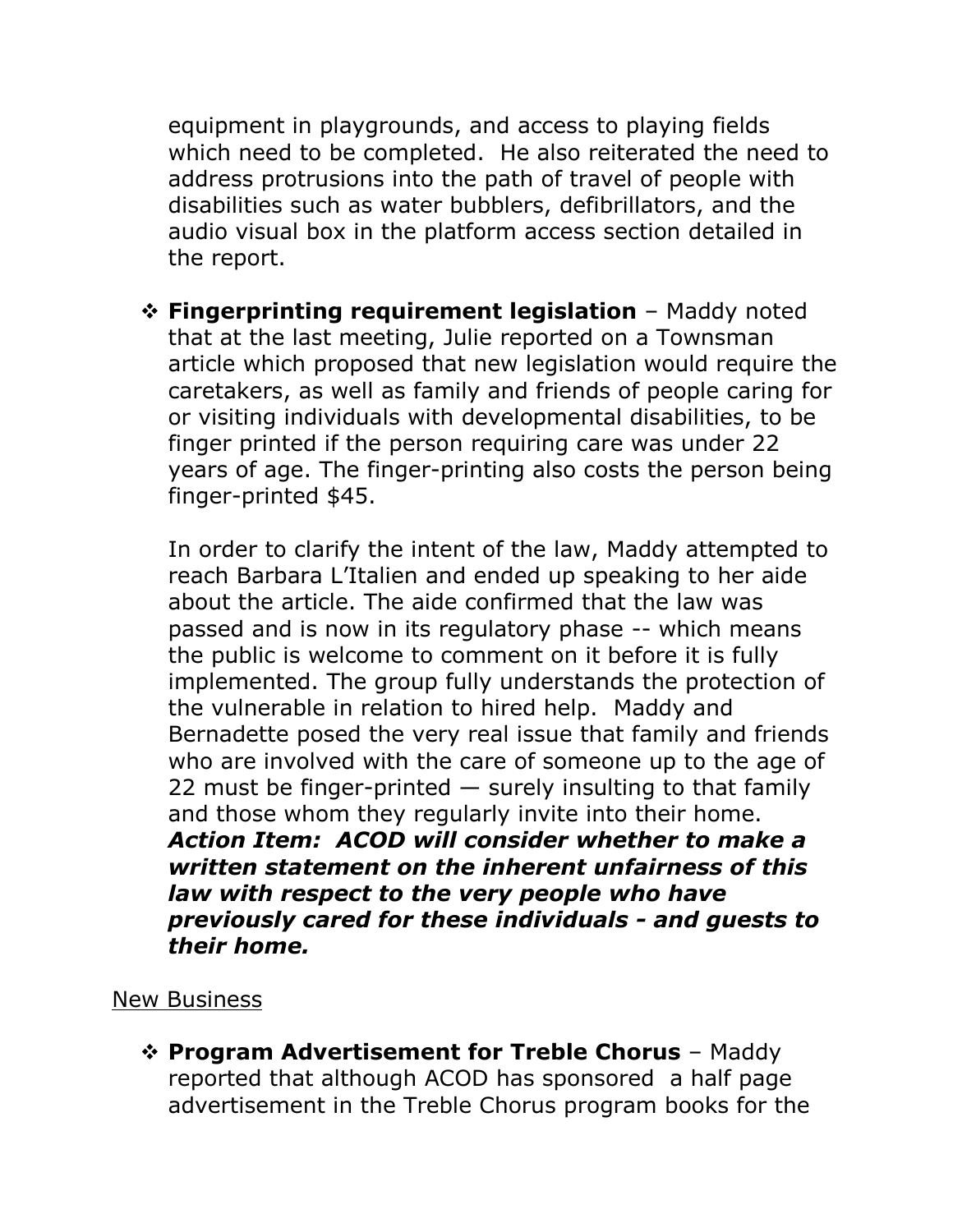past two years, she recently learned from the town manager's office, that this is no longer an acceptable use of ACOD funds.

 **Proposed Logo Change** – Maddy noted that at previous meetings, there has been some discussion about advocating to change the use of the universal handicap logo to the action-orientated one adopted in a few Massachusetts municipalities. Maddy had a discussion with Jeff Dougan from the Massachusetts Office of Disability (MOD) who said that although earlier copyright issues with the designers/ owners of the re-designed logo have been resolved, the Architectural Access Board has not approved it to date. This means that if used, it would be out of compliance with the ADA and AAB. Maddy further noted that MOD Director Myra Berloff is attending an upcoming ADA conference in Baltimore where the proposed logo change will be discussed. *Action Item: ACOD agreed to await possible approval of a re-designed logo before any ACOD advocacy on the matter.*

## **"Listening" session with MAHealth 9/16/14**

Bernadette and Maddy—attended a conference in Marlborough recently on MA Health matters which for the most part involved a re-application process for all those covered (some 400,000 clients). This was caused by the purchase and failure of a computer system costing the state over a billion dollars. Discussion among ACOD members ensued about the status of applying for Mass Health to date, varying eligibility, deadlines, etc. Jennifer was able to clarify some of the issues raised due to her consulting work with health care reimbursement.

**External TD cards for the disabled** – MOD has reported to the town commissions that there have been many complaints from disabled citizens state-wide regarding the refusal to sell alcohol to people with disabilities who may not have a